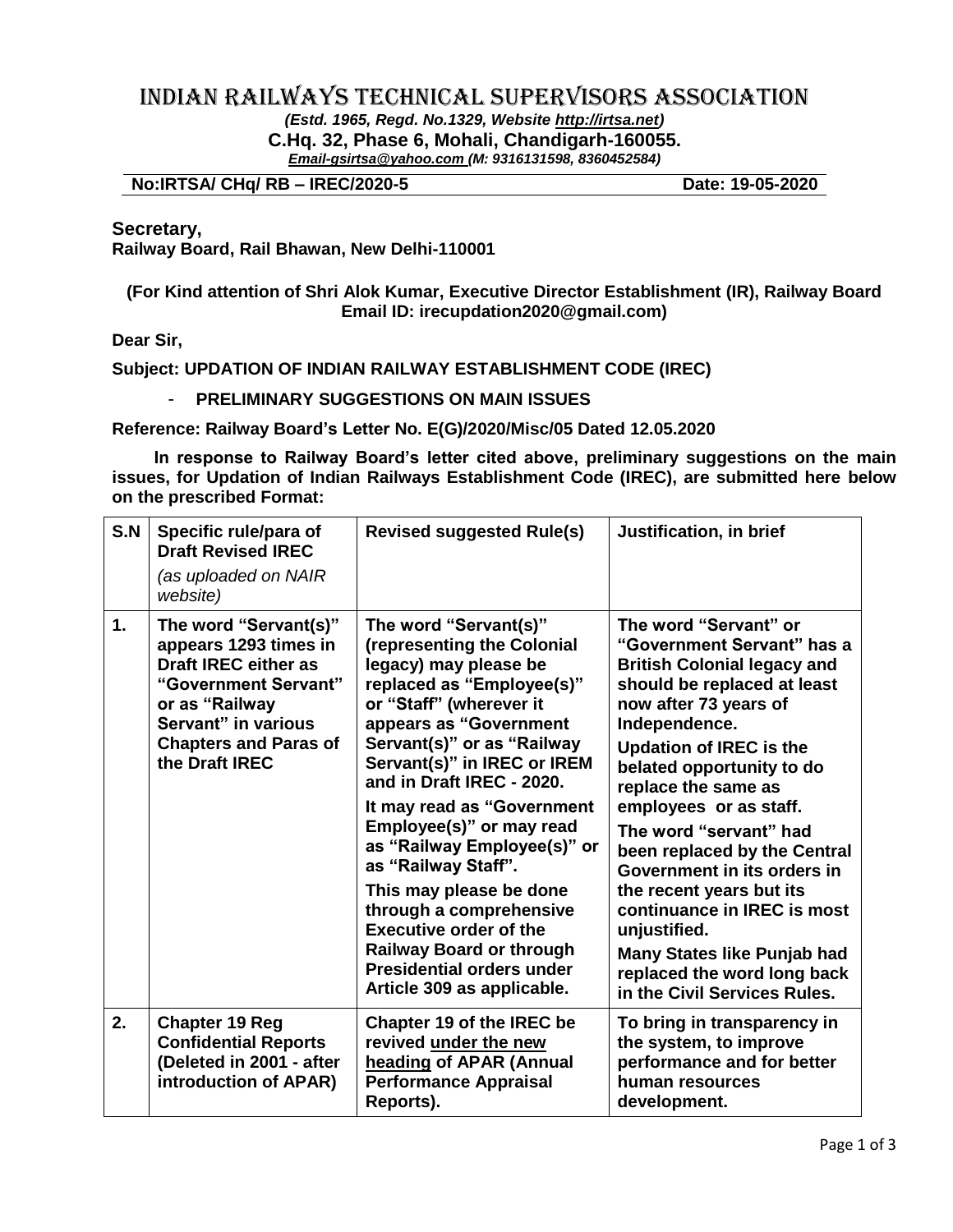| 3.               | <b>Chapter-6 dealing with</b><br><b>Medical Attendance</b><br>Rules stands deleted.<br>Railway employees,<br>their spouse and<br>eligible dependent(s)<br>will be entitled to<br>medical facility as<br>detailed in Chapter - VI<br>and other relevant<br>chapters of Indian<br><b>Railway Medical</b><br>Manual, 2000 (Third<br><b>Edition) as amended</b><br>from time to time. | <b>Chapter-6 dealing with</b><br><b>Medical Attendance Rules</b><br>should not be deleted from<br>the IREC as the IREC and<br>the Rules framed there<br>under have statutory<br>reinforce-able value whereas<br>the Medical Manual does not<br>have the statutory reinforce-<br>able value.                                                                         | Deletion of Chapter 6 of<br><b>IREC will tantamount to</b><br>indirectly depriving the<br>employees, their spouse and<br>eligible dependent(s) of their<br>legal rights for getting the<br><b>Medical facilities they are</b><br>entitle to under the Rules at<br>present under IREC. |
|------------------|-----------------------------------------------------------------------------------------------------------------------------------------------------------------------------------------------------------------------------------------------------------------------------------------------------------------------------------------------------------------------------------|---------------------------------------------------------------------------------------------------------------------------------------------------------------------------------------------------------------------------------------------------------------------------------------------------------------------------------------------------------------------|---------------------------------------------------------------------------------------------------------------------------------------------------------------------------------------------------------------------------------------------------------------------------------------|
| $\overline{4}$ . | IREM, Vol- I & some<br>relevant chapters/<br>provisions of IREC                                                                                                                                                                                                                                                                                                                   | <b>Railway Rules (Cadre</b><br><b>Matters - Seniority &amp;</b><br>Promotion etc) may be<br>brought out simultaneously<br>and the Draft thereof be also<br>circulated alongside the<br><b>Draft IREC for offering</b><br>comprehensive comments<br>and suggestions on IREC &<br><b>Railway Rules (Cadre</b><br><b>Matters - Seniority &amp;</b><br>Promotions etc). | To get a comprehensive<br>view about all existing rules<br>and to avoid any lapses in<br>any area thereof                                                                                                                                                                             |
| 5.               | <b>Chapter-8: Staff Benefit</b><br>Fund &<br>Chapter-12:<br><b>Compensation for</b><br>injuries and loss of<br>personal property<br>(which are proposed to<br>be included in the<br><b>Railway Rules (Welfare</b><br>& Industrial Relations)<br>as per Preface of Draft<br>IREC)                                                                                                  | Railway (Welfare & Industrial<br><b>Relations) Rules may be</b><br>brought out simultaneously<br>and the Draft thereof be also<br>circulated alongside Draft<br><b>IREC for offering</b><br>comprehensive comments<br>and suggestions on both of<br>them.                                                                                                           | To get a comprehensive<br>view about all existing rules<br>and to avoid any lapses in<br>any area thereof.                                                                                                                                                                            |
| 6.               | <b>Appendix-III Reg. Rules</b><br>regulating the<br><b>Compassionate Fund</b><br>of the Government of<br>India proposed to be<br>included in the Railway<br>(Welfare & IR) Rules                                                                                                                                                                                                  | Either these appendixes be<br>included in the draft IREC or<br><b>Railway Welfare Rules may</b><br>be brought out<br>simultaneously.                                                                                                                                                                                                                                | To get a comprehensive<br>view about all existing rules.                                                                                                                                                                                                                              |
| 7.               | Rule 555 (Deleted)<br><b>Quarantine Leave</b>                                                                                                                                                                                                                                                                                                                                     | May be included with<br>updation there of                                                                                                                                                                                                                                                                                                                           | To deal with Covid-19 like<br>situations.                                                                                                                                                                                                                                             |
| 8.               | <b>Chapter-wise &amp; Para-</b>                                                                                                                                                                                                                                                                                                                                                   | Adequate time of about                                                                                                                                                                                                                                                                                                                                              | Up-dation and Unification of                                                                                                                                                                                                                                                          |